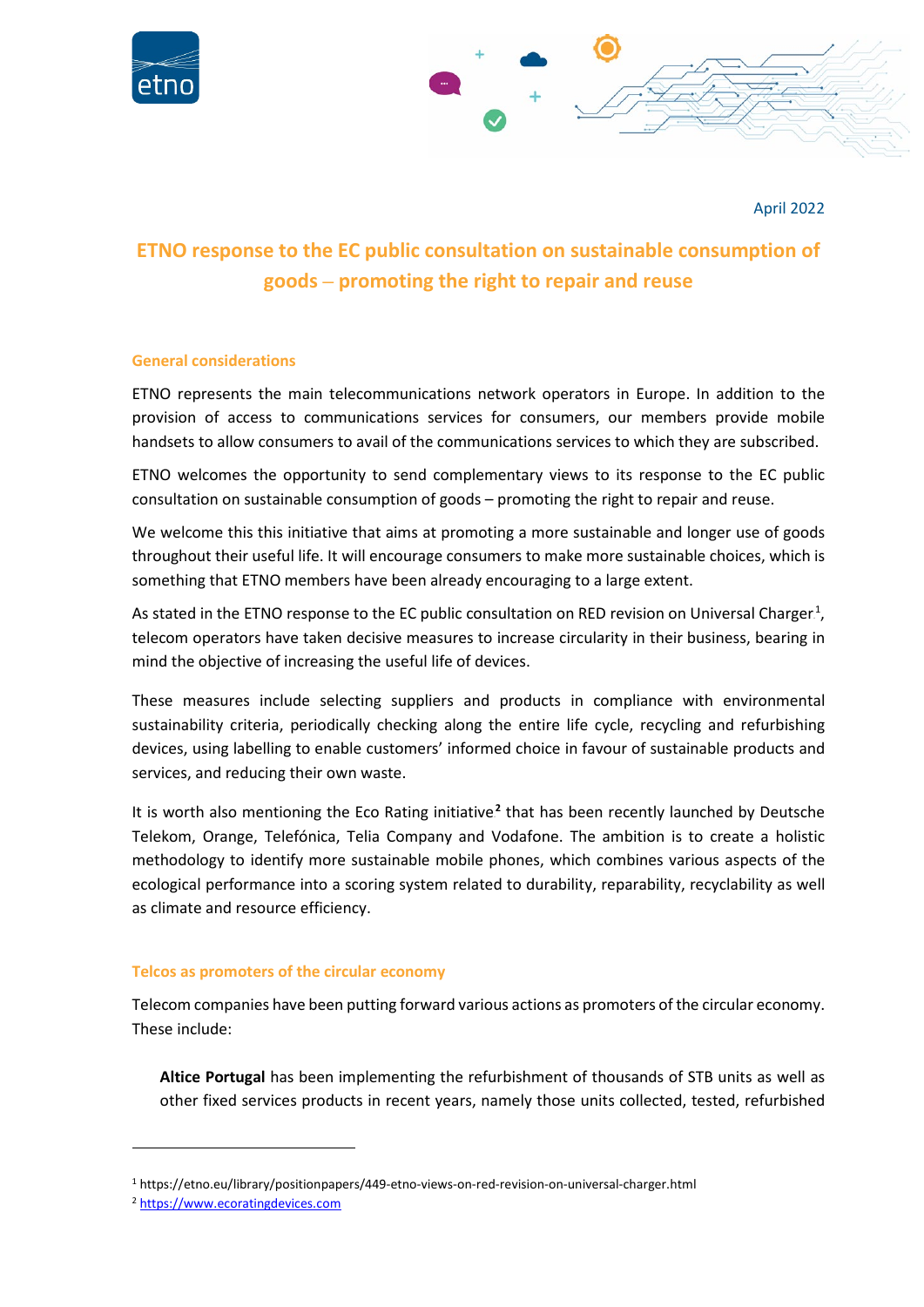and reintroduced in the market. In addition, Altice Portugal is also offering services for smartphones buy-back and marketing refurbished smartphones.

- **BT** encourages and incentivises customers to return products for recycling or refurbishment. EE offers a Trade In scheme, and BT customers must return home hubs and set-top boxes at the end of their contract to avoid incurring a fee. In 2020, we refurbished or recycled over 900,000 home hubs and set-top boxes. To help customers get the most out of their devices, we now offer a same-day or next-day repair service at selected EE stores, and we've also launched a wireless diagnostic tool Fix My Device to identify and resolve issues with mobile devices or software.
- **Orange** has been involved in phone recycling for 10 years and has already collected more than 15 million phones in all the countries where the Group is present (e.g. 7 EU Member States and outside of the EU).

**Orange** offers reconditioned mobile phones in 4 EU Members offering end-users to buy a preowned smartphone while at the same time allowing for re-cycling and reuse of smartphones.

• **Telefónica** reuses 4 million devices per year globally, which contributes to reducing the consumption of raw materials, resources and emissions. The reuse of equipment has increased by more than 19% compared to 2020 and the emission of more than  $381,000$  tonnes of CO<sub>2</sub> has been avoided thanks to this initiative in 2021.

**Telefónica** offers mobile phone buy-back and refurbishment options to its customers. Through this initiative, customers can take their unused mobile devices for a second life or recycling treatment without exposing the environment. In 2021, more than 300,000 mobile phones have been collected through these programmes. In addition, Telefónica facilitates the reuse of mobiles through the leasing or sale of second-hand handsets in some of their markets.

• **Telia Company** offers to buy back customers' devices in all of its Nordic and Baltic markets. In 2020, 8% percent of the number of phones sold or leased by the company were bought back. Refurbished phones are offered to customers; chargers are either not sold together with the preowned phone or customers are given a choice to opt out from buying accessories with a preowned phone.

**Telia Company** also offers Device as a Service to business customers. In 2020, 18% of phones sold to business customers on all Telia markets were sold as a service, allowing to maximize the reuse of an increasing number of devices through repairs, upgrades and refurbishment.

• **TIM Company** offers its Business customers insurance coverage up to 36 months that allows the replacement or reintegration of the device and no limit to the number of accidental damage. TIM can replaces broken smartphones with refurbished smartphones and in 2021, 78% of trouble ticket requests were fulfilled by being replaced with a refurbished smartphone.

#### **ETNO views on the proposal on promoting the right to repair and reuse**

• **Clarity is needed**

We believe that the proposal should clarify which provisions will be covered by the rules. Among others, first of all clarity should be provided on whether the proposal will deal with warranty or legal guarantee. These words may have different meanings and nuances in different languages and legal traditions, and therefore lead to unclear liabilities.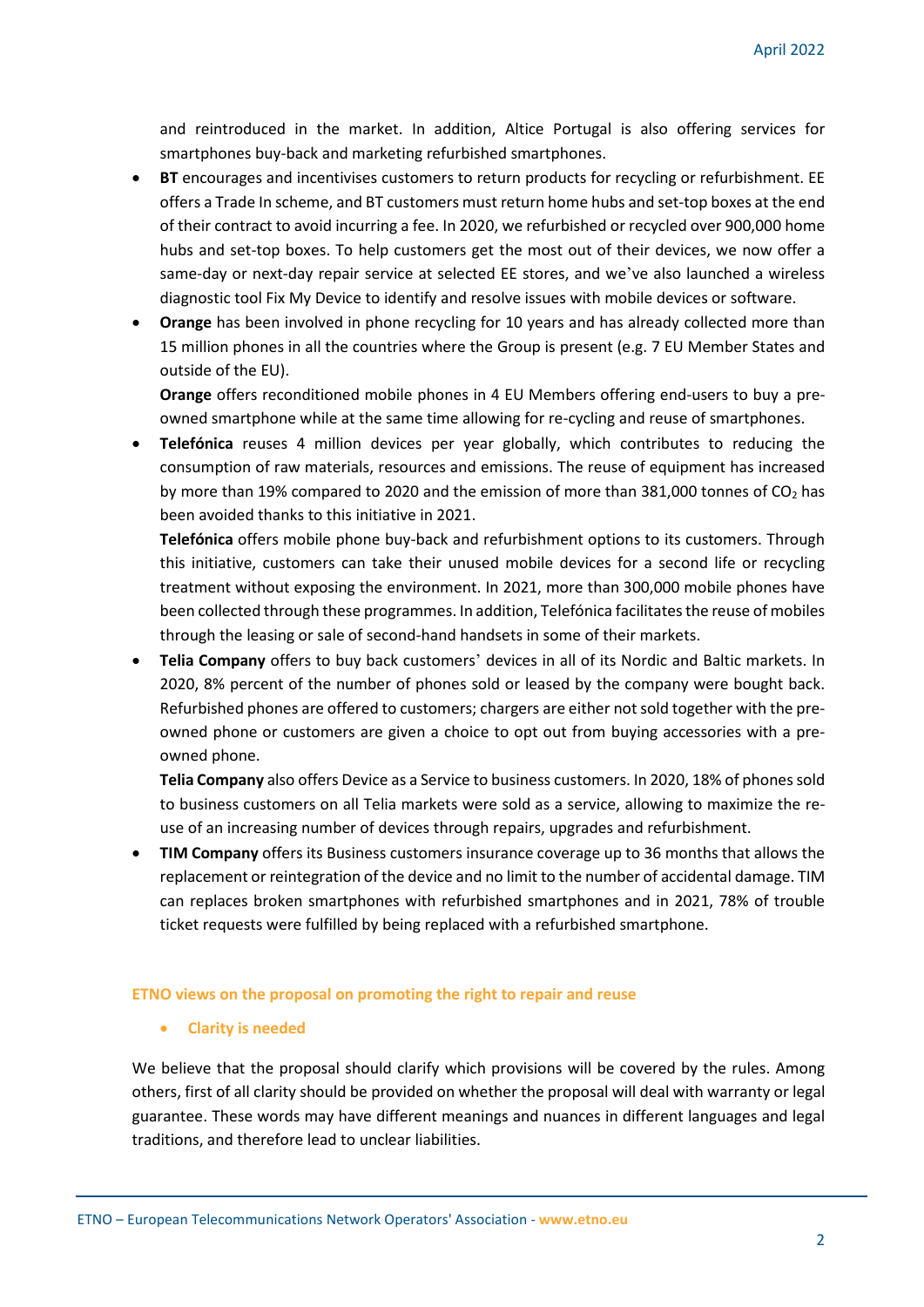## • **Other measures to promote sustainable use of goods**

We believe that it would be important to promote more independent repair services and the availability of public product information in order to boost repairability. New models such as "Product as a Service" should be considered and encouraged. This will help to give value to the real lifespan of the product as its economic potential comes from the number of uses rather than the number of units sold. This change would encourage more repairs to be carried out in order to maximize the number of "services" a product can offer.

A further issue which should be taken into account with respect to ensuring the longer durability and useability of mobile devices is cybersecurity. Software on mobile devices, and indeed all connected devices, should be regularly updated to ensure the highest level of cybersecurity and consumer protection. Together with measures designed to encourage and facilitate the longer use and repair of devices, emphasis should be given to awareness raising for cyber-hygiene.

## • **Same legal guarantee period for new and second-hand goods**

In general terms, we believe that a proposal aimed to establish, in any circumstances, the same guarantee period for new and second-hand goods might have consequences for the price of secondhand goods, which might end up being more expensive products for consumers.

A minor period of guarantee for second-hand goods should be considered, taking into consideration the cost that might be then charged for post-guarantee assistance services.

#### • **Facilitation of sustainable consumer choice**

A proposal should focus on the desired outcome that consumers have information at their disposal to make a sustainable choice when purchasing goods. In our response to question 1.2 of the questionnaire, we have noted "Consumers replace goods in view of latest fashion, technological developments or new features" as a major cause of decreased lifespan. Some consumers, even when offered low-cost, convenient repairs or refurbishment will nonetheless choose to purchase a new device, as they want to keep up with the latest technology, something that moves on significantly during one or two years.

A proposal should therefore ensure that any strengthening of legislation does not remove that consumer choice to purchase a new device, but rather facilitates a consumer's choice to repair. This could be through provision of information to the customer to make them more aware of the environmental impact of their decision.

#### • **Comments on consultation questionnaire**

In a number of instances, the questionnaire is not sufficiently precise so as to take into account important nuances.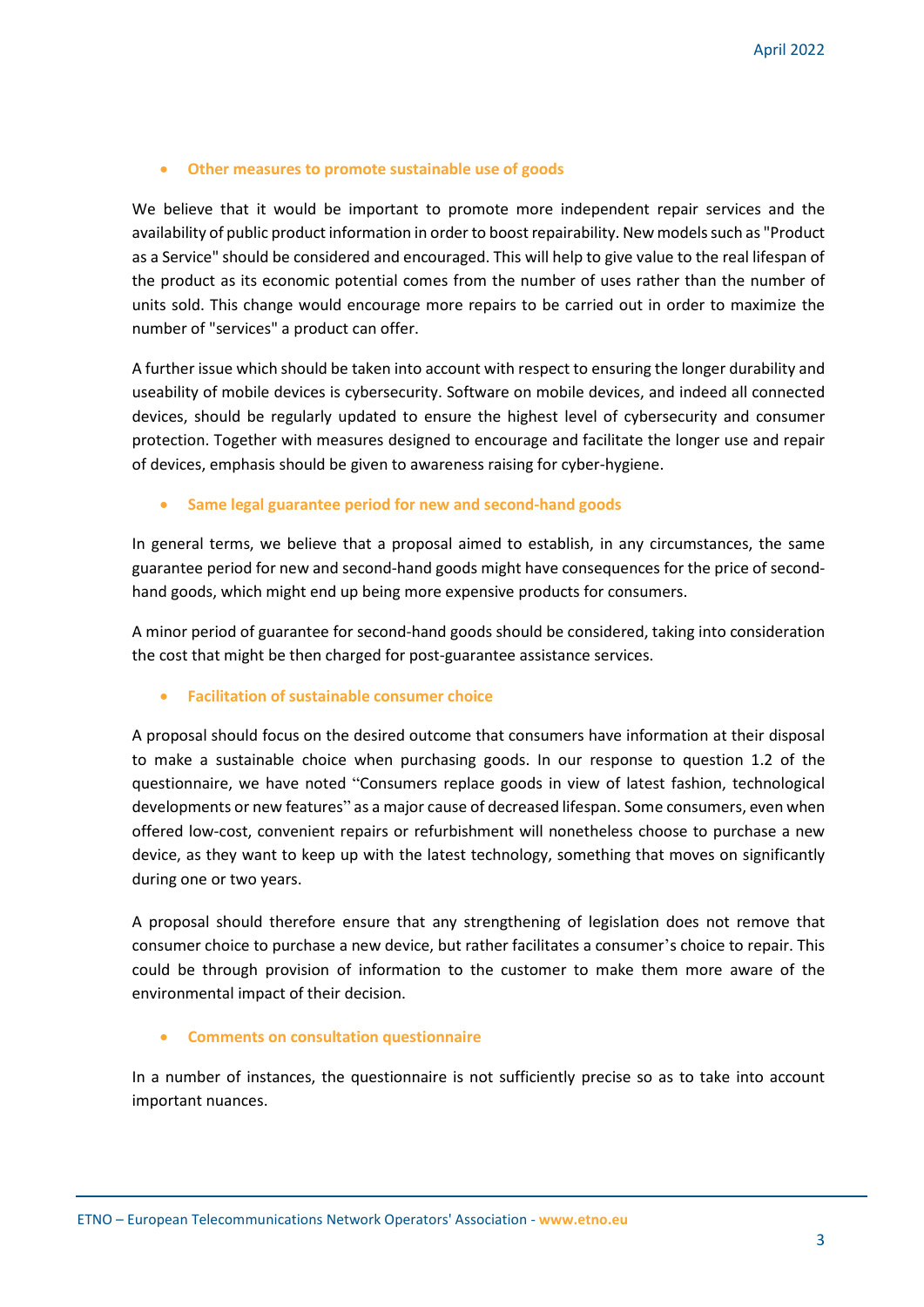More specifically:

- In **question 4**, referring to the effectiveness of the renewal of the warranty period for repaired goods, an important distinction to be borne in mind is the difference between the repaired **part** of the good, and the good **as a whole**. This has important implications for the durability of the product and the warranty period. Furthermore, further clarity is required in the definition of a "refurbished product" and "defective good".
- Regarding the obligation to repair (**Question 9**), clarity is required on the possibility of other parties to conduct a repair. Even if we would support that a manufacturer has the ultimate *obligation* to repair (especially due to its technical expertise and capabilities), it is important that the seller should also have *a possibility and right to repair*, with the same implications for warranty period. If conditions allow, sellers are in any case willing to facilitate the interaction between consumers and manufactures.